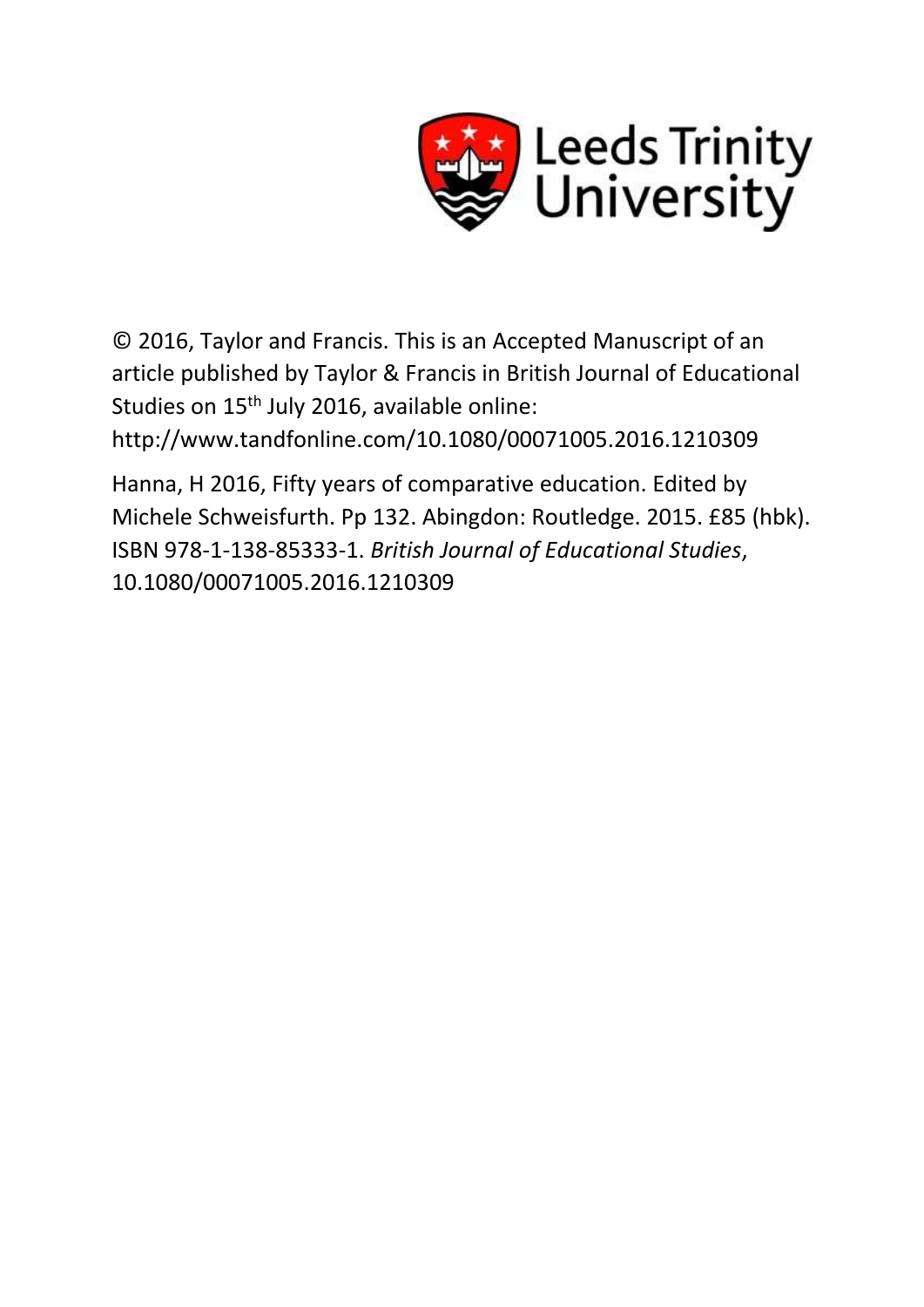British Journal for Educational Studies Book Review Helen Hanna Leeds Trinity University

Fifty Years of Comparative Education. Edited by Michele Schweisfurth. Pp 132. Abingdon: Routledge. 2015. £85 (hbk). ISBN 978-1-138-85333-1.

This fiftieth anniversary edited edition offers a compilation of one editorial and nine articles published in a special issue of *Comparative Education* (volume 50, issue 1, February 2014) to mark the fiftieth anniversary of the journal. Authored by members of the journal's editorial board, the book covers an eclectic range of contemporary issues in the field of comparative education, including pedagogy, adult education, gender, 'big data' and scholarly mobility, and proposes to interlink these through the theme of 'silences', highlighting potentially under-researched areas of comparative education. It forms a blend of theoretical, empirical and creative pieces, with many offering personal reflections on their own research conducted throughout a career in comparative and/or international education.

After a brief introduction by Michele Schweisfurth, the book opens with a chapter by Robert Cowen on the 'stones, silences and siren songs' of comparative education, viewed over time. Importantly, Cowan seeks here to open up debate within the field around the understanding that there are many comparative education*s* rather than a single monolith, and expressed his desire that the field move away from conceptual blockages. Michael Crossley follows this by giving an overview of some of the debates that have arisen around global league tables such as PISA, the use of 'big data', and the uncritical transfer of educational policy, practice and (Western) research modalities, about which he has written extensively. He closes by arguing for the development of research partnerships between high income and low income countries, in order to redress the hegemony of research emanating from the Global North. Still focusing on international transfer, Julian Elliot uses a very detailed chapter to ask questions around why pedagogy appears to be more problematic when countries are trying to apply different approaches from classrooms elsewhere, highlighting the importance of acknowledging influences on schooling that come from outside the classroom.

The book then moves on to a slightly different aspect of comparative and international education, with Peter Jarvis offering a helpful overview and personal reflections on adult education and lifelong learning, and the changes in the field over the past fifty years that, as he suggests, have been driven by globalisation. From the growth of Japanese and European productivity in the 1970s that challenged the hegemony of US industry, to the use of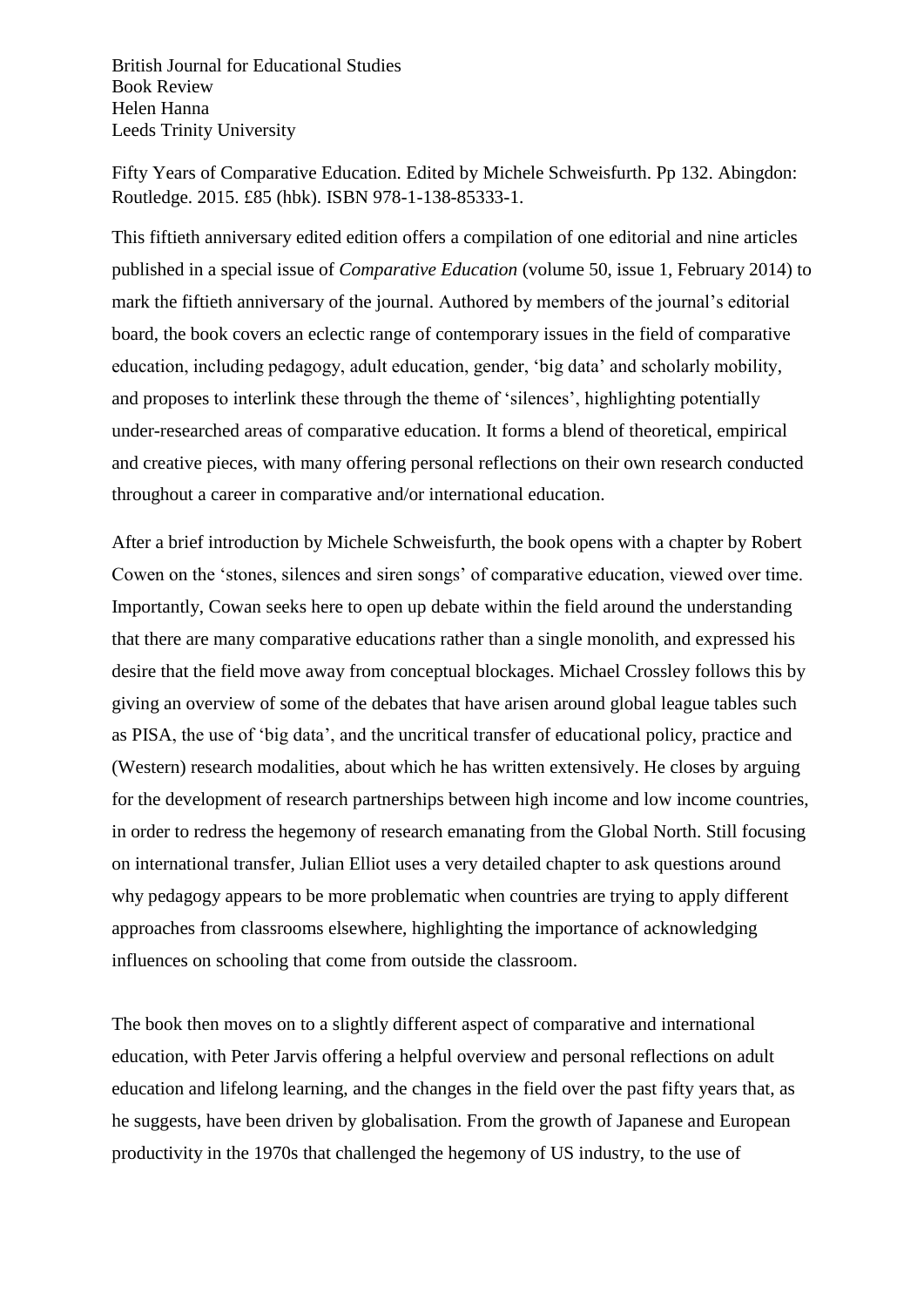British Journal for Educational Studies Book Review Helen Hanna Leeds Trinity University

'continuing education', 'lifelong education', 'vocational education', and 'learning from living', among others, Jarvis charts the changing educational needs of countries, struggling for economic survival.

Again changing gear, Terri Kim offers a thorough theoretical consideration of 'intellect, mobility and epistemic positioning' within comparative education. In drawing on the career narratives of Robert Ulich and Norbert Elias, he argues for a renewed appreciation of the influence of knowledge drawn from lived experiences on scientific knowledge within the field, and advocates a focus more on 'problem finding' rather than simply on 'problem solving'. The next chapter takes on a contrasting but interesting slant, with David Phillips seeking to explain to readers why papers are often rejected from *Comparative Education*, and therefore offering them a better chance of getting published; in his view, what is often lacking but necessary is a fuller appreciation of the importance of history and philosophy when considering comparative education. As with many of the authors, Phillips urges comparativists to step outside the boundaries of their own discipline and reduce the amount of jargon they use.

Returning to theoretical work, Jürgen Schriewer provides a theoretically complex look at the varying branches and background 'logics' of comparative and international education studies – as he describes them, the epistemo-logic, the socio-logic and the globo-logic. This contrasts with what follows in the next chapter with what, for me, is the most unusual, engaging, creative and often humorous chapter of the book; indeed, I suggest it is worth picking up the book just to read this chapter. Michele Schweisfurth considers the comparative education community from a traditional anthropological, ethnographic perspective, describing it as 'tribal grouping', with its own rites, rituals, kinship ties, belief systems and warfare. Membership may be attained by being 'sponsored' by a 'tribal elder' (being supervised by a renowned scholar!), academic journals are the 'tribal records', and conferences illustrate the 'oral tradition'. Although humorous, Schweisfurth reiterates the serious point that the discipline should be more outward-looking as 'we also need to speak the language of the other' (p. 108).